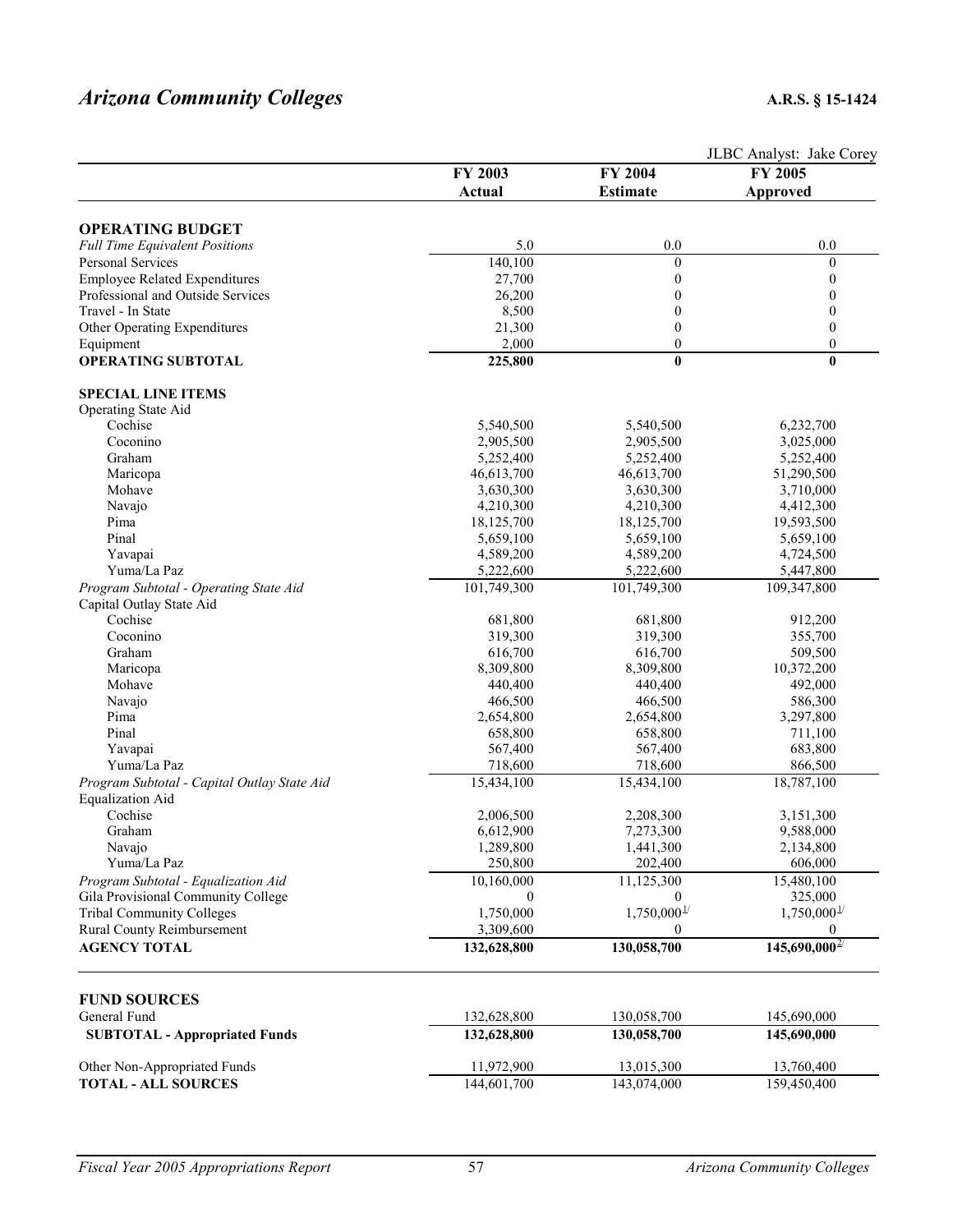**AGENCY DESCRIPTION** — The Arizona community college system is comprised of 10 college districts. Arizona's community colleges provide programs and training in the arts, sciences and humanities, and vocational education leading to an Associates degree, Certificate of Completion, or transfer to a Baccalaureate degree-granting college or university.

| <b>PERFORMANCE MEASURES</b>                                                                                                         | FY 2003<br>Appropriation | FY 2003<br>Actual | FY 2004<br>Appropriation | FY 2005<br>Appropriation |
|-------------------------------------------------------------------------------------------------------------------------------------|--------------------------|-------------------|--------------------------|--------------------------|
| $\bullet$ % of upper-division students at universities who<br>transfer from an Arizona Community College with<br>12 or more credits | 40                       | NA                | 48                       | 48                       |
| $\bullet$ % of students who transfer to Arizona public<br>universities without loss of credits                                      | 95                       | NA                | 96                       | 96                       |
| • No. of applied Baccalaureate programs<br>collaboratively developed with universities                                              | 12                       | NA                | 8                        | 8                        |
| • % of community college campuses that offer 2-way<br>interactive TV courses                                                        | 100                      | ΝA                | 100                      | 100                      |

**Comments:** The community colleges did not submit information for any measure labeled as "NA."

#### *Special Line Items*

#### **Operating State Aid**

The budget provides \$109,347,800 from the General Fund for Operating State Aid in FY 2005. This amount includes a \$7,598,500 increase to fully fund the statutory Operating State Aid formula.

These Special Line Items provide each community college district with funds for continuing operating and maintenance expenses pursuant to A.R.S. § 15-1466.

The Operating State Aid formula adjusts state aid in an amount that reflects only growth in the full-time student equivalent (FTSE) enrollment count. This enrollment adjustment is calculated by multiplying the increase in the most recent year's actual FTSE for each district by the average state aid per FTSE appropriated in the current fiscal year. (For FY 2005, the last actual FTSE data was from FY 2003.) The formula "holds harmless" districts with declining FTSE enrollment, as the formula does not adjust state aid downward for these districts. Audited enrollment is 109,803 FTSE and grew by 7,230 FTSE, or 7%.

## **Capital Outlay State Aid**

The budget provides \$18,787,100 from the General Fund for Capital Outlay State Aid in FY 2005. This amount includes a \$3,353,000 increase to fully fund the statutory Capital Outlay State Aid formula.

These Special Line Items provide the community college districts with funds for capital land, building, and equipment needs pursuant to A.R.S. § 15-1464.

The Capital Outlay State Aid formula provides per capita funding to districts based on the district's size and the most recent year's actual audited FTSE. The statutory formula multiplies \$210/FTSE for districts with 5,000 or less FTSE or \$160/FTSE for districts with greater than 5,000 FTSE by the district's actual audited FTSE.

## **Equalization Aid**

The budget provides \$15,480,100 from the General Fund for Equalization Aid in FY 2005. This amount includes a \$4,354,800 increase to fully fund the statutory Equalization Aid formula.

These Special Line Items provide additional state aid to qualifying community college districts whose tax base is insufficient to provide adequate funding for continuing operations and maintenance pursuant to A.R.S. § 15-1468.

Equalization Aid is paid to community college districts with property tax bases that are less than the minimum assessed value specified in A.R.S. § 15-1402. Under the Equalization Aid formula, the minimum assessed valuation is increased by the average growth in actual assessed valuation for the 2 most recent years for all rural districts with populations of less than 500,000 persons. For the FY 2005 Equalization Aid formula calculation, the minimum assessed valuation is \$800,431,500.

Equalization Aid is paid out on the basis of the difference between minimum assessed valuation and the most recent year's actual assessed valuation for the district. Equalization Aid is calculated at the lesser of \$1.37 per \$100 of the district's assessed valuation or the district's levy rate.

 $\overline{1}$  A.R.S. § 42-5031.01 directs the State Treasurer to annually transmit to the tribal colleges up to \$1,750,000 in Transaction Privilege Tax revenues collected from sources located on Indian reservations.

<sup>2/</sup> General Appropriation Act funds are appropriated as district-by-district Special Line Items.